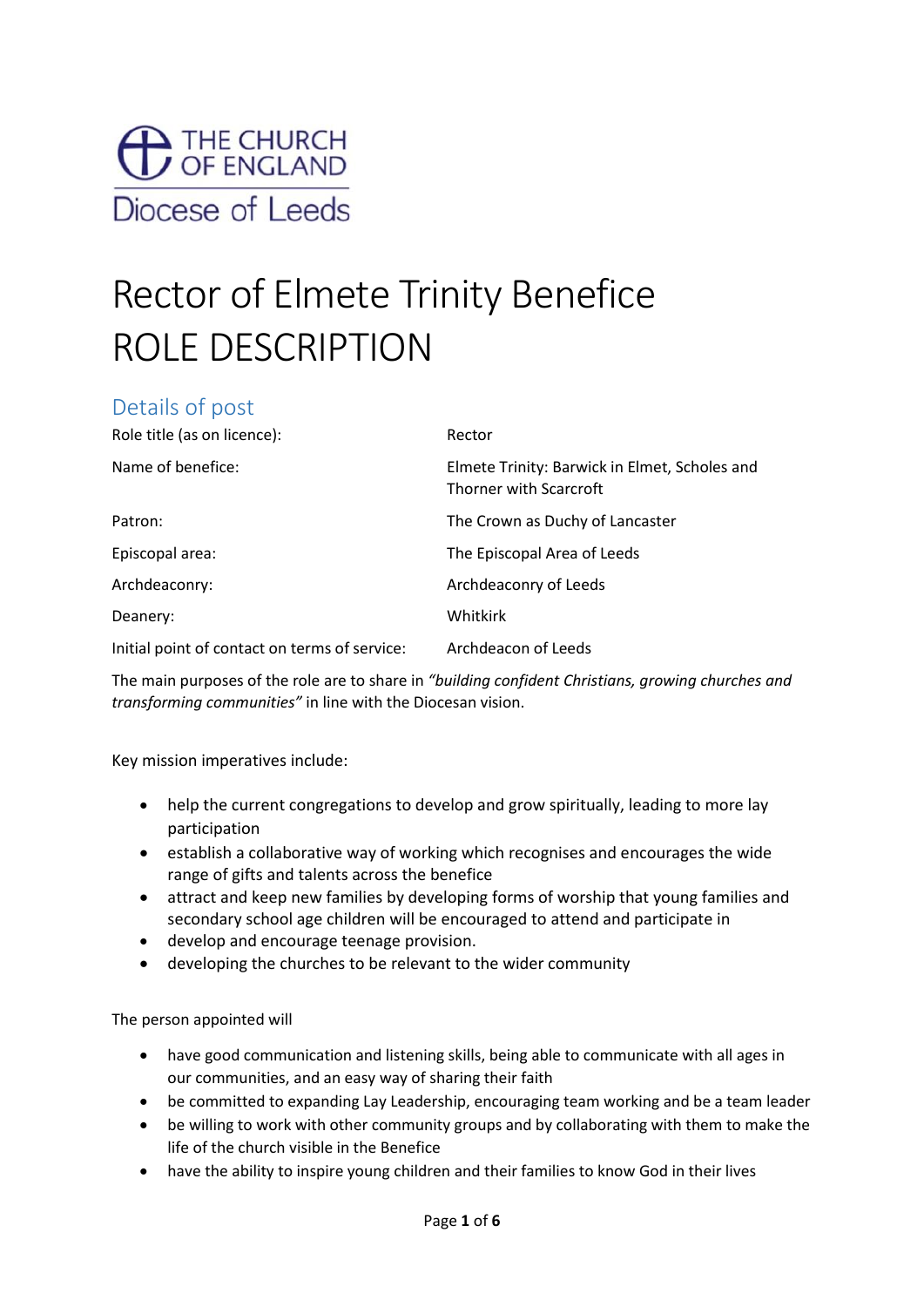be open to a range of worshipping styles to attract all ages to our churches.

## GENERAL RESPONSIBILITIES

- a) to share with the Bishop the cure of souls of the parish in your care;
- b) to have regard to the calling and responsibilities of the clergy as described in the Canons, the Ordinal, the Code of Professional Conduct for the Clergy and other relevant legislation including safeguarding;
- c) to share in building up the Kingdom of God in the parishes, in Leeds and across the Diocese.
- d) to promote the health of the Church and its growth in numbers, in spiritual commitment and in service to local communities;
- e) to have regard to the five goals of the Diocesan Strategy;
- f) to be supportive of the Leeds Resource Churches programme;
- g) to undertake any duties that may reasonably be required of the role.

#### FIVE STRATEGY GOALS

#### Goal 1: Thriving as a distinctive diocese whose culture is shaped by a shared vision and values

*"Speaking the truth in love, we will grow to become in every respect the mature body of him who is the head, that is, Christ". Ephesians 4:15 (NIV)* 

- a) With Christ as our model for "Loving, Living and Learning", to be energised by what it means to be part of the Diocese of Leeds and to see the diocese as "us" rather than "them": a body of maturing Christians with a shared story to tell and a distinctive part to play.
- b) To be committed to the safeguarding, care and nurture of everyone within our community, and to God's creation.
- c) To work as part of a diocese that, because of its scale, is making a unique contribution to building the Kingdom of God, while operating at a local level in every parish and episcopal area.

#### Goal 2: Reimagining ministry

*"Christ himself gave the apostles, the prophets, the evangelists, the pastors and teachers, to equip his people for works of service, so that the body of Christ may be built up". Ephesians 4:11-12 (NIV)* 

- a) To promote the flourishing of a varied range of models of ministry that are appropriate to context, faithfully yet imaginatively Anglican and financially sustainable.
- b) To work confidently in fruitful clergy/lay partnerships
- c) To actively promote the numerical growth of the church in your care
- d) To work with partners in the local communities to promote evident signs of transformation.

#### Goal 3: Nurturing lay discipleship

*"Whatever you do, work at it with all your heart, as working for the Lord, not for human masters". Colossians 3:23 (NIV)*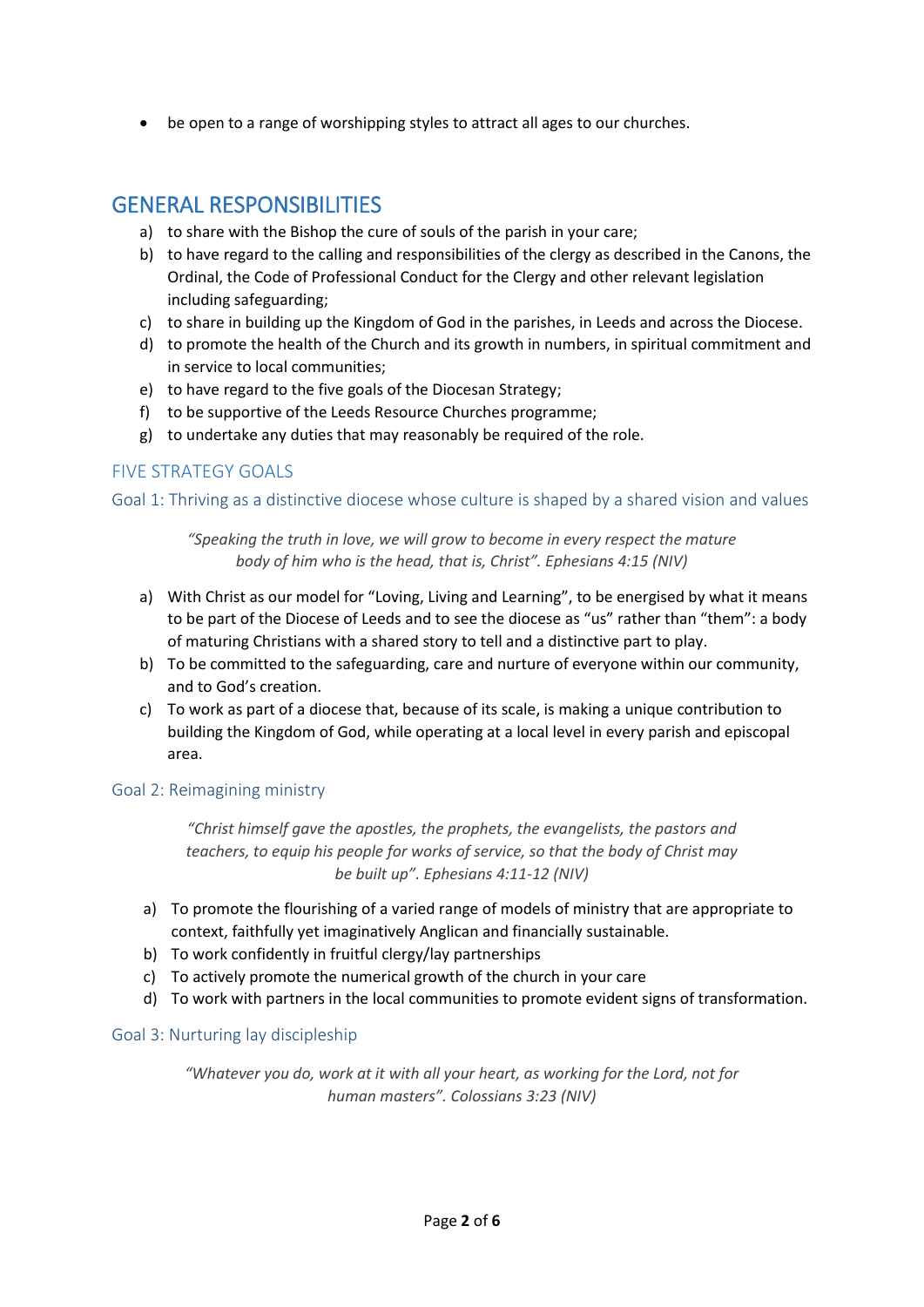- a) To enable all members of your congregations to mature in their calling as Christians in the whole of their lives and take seriously the five marks of mission<sup>1</sup>;
- b) To provide pathways for more people to come to Christian faith, reflected in the number of baptisms and confirmations, including teenagers.
- c) To provide and promote nurture courses for enquirers and those new to faith;
- d) To promote small group participation as the norm for mutual pastoral care, Bible study, growth in faith, and outreach;
- e) To encourage and enable people to express their Christian faith confidently outside church;
- f) To promote the prayer life of the church and individuals to underpin all the above.

#### Goal 4: Building leadership pathways

*"You have heard me teach things that have been confirmed by many reliable witnesses. Now teach these truths to other trustworthy people who will be able to pass them on to others". 2 Timothy 2:2 (NLT)* 

- a) To share with the Diocese in identifying, discerning, recruiting, training and continuously developing lay and ordained leaders, from informal exploration to accreditation.
- b) To take responsibility for your own vocational development, and to encourage others to do so, making use of diverse opportunities.
- c) To develop and promote the leadership potential of people of all ages.

#### Goal 5: Growing young people as Christians

*"Jesus grew in wisdom and in stature and in favour with God and all the people". Luke 2:52(NLT)* 

- a) To create a welcoming, enriching and safe worshipping community for children and young people.
- b) To provide a supportive context for them to mature in Christian faith and to live out that faith in practice.
- c) To provide opportunities for every child in the schools in the parish to encounter Christ and the Christian faith in a way which enhances their lives.

## PERSON SPECIFICATION

#### **EXPERIENCE**

- a) Ordained in the Church of England for at least three years.
- b) Satisfactorily completed Initial Ministerial Education 1-7.
- c) Relevant experience of typical range of duties of priest in Church of England parish ministry.
- d) Relevant experience of working outside or beyond the Church before or since ordination.
- e) Proven track record of demonstrating the skills and abilities listed below.

#### FAITH

**.** 

- a) Confident in their own faith and secure in their identity as a Christian leader.
- b) Able to access appropriate resources to sustain and refresh their own faith and spiritual life.

<sup>1</sup> *To proclaim the Good News of the Kingdom. To teach, baptise and nurture new believers. To respond to human need by loving service. To seek to transform unjust structures of society, to challenge violence of every kind and to pursue peace and reconciliation. To strive to safeguard the integrity of creation and sustain and renew the life of the earth.*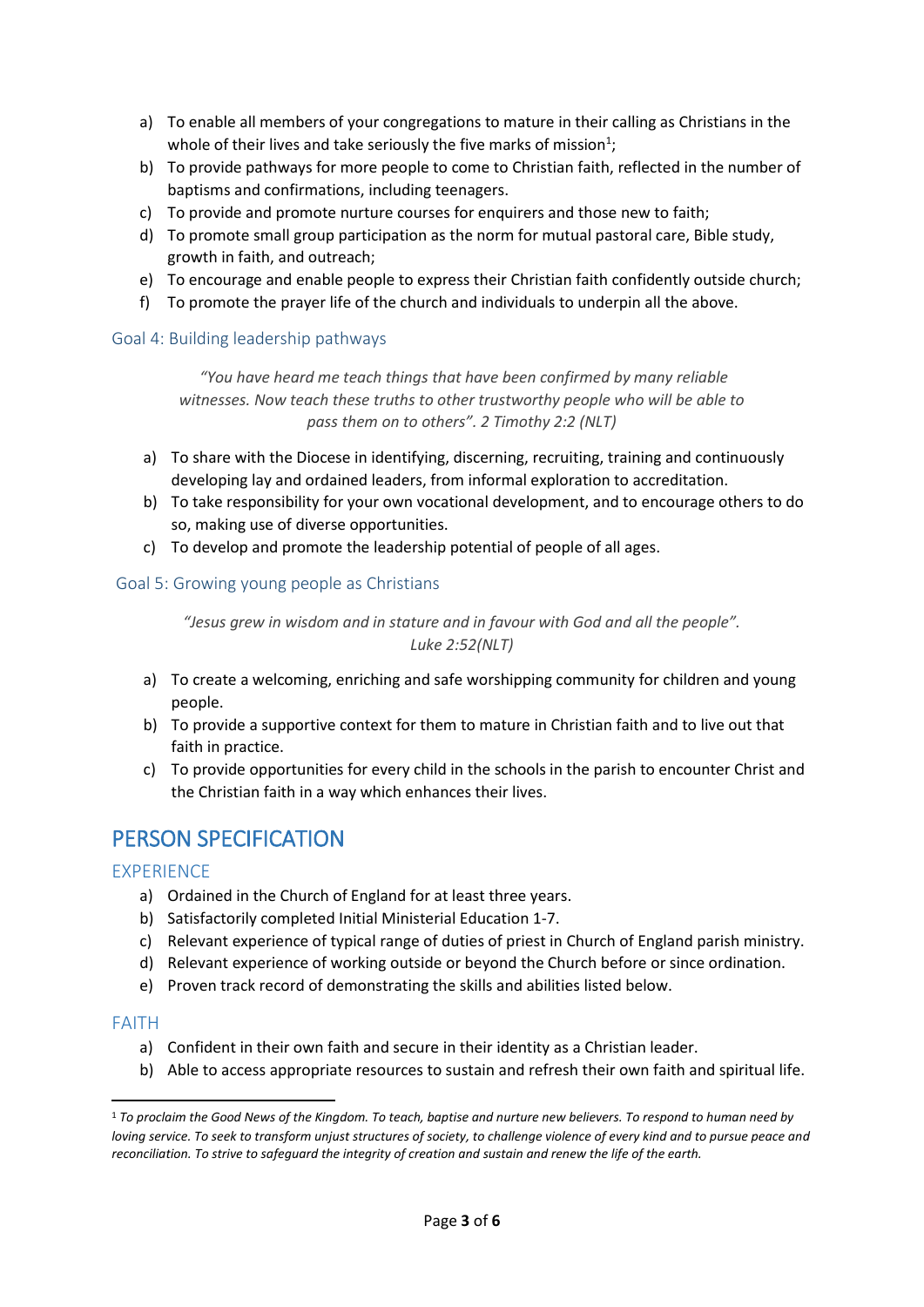- c) Practicing good self-care (spiritually, emotionally, socially, mentally and physically) so as to stay fresh and be a positive role-model for others.
- d) Resilient
- e) Committed to praying for the church, alone and with others, to discern what God is saying and doing.

#### PERSONAL CIRCUMSTANCES

- a) Able to live in and work from the accommodation provided with the post, subject to any reasonable adaptations required for special needs.
- b) Able to use own transport or workable alternative for the duties of the post.
- c) Able to confirm that he/she is living in accordance with the Code of Professional Conduct for the Clergy.

#### **LEADERSHIP**

- a) Committed to and skilled in delivering leadership which empowers others and enables the ministries of others to thrive.
- b) Effective in creating, communicating and delivering inspiring vision in collaboration with members of the congregation, and in developing appropriate strategy, attainable objectives and clear action steps to achieve it in reliance on God in prayer.
- c) Skilled at managing change and
- d) Able to apply situational leadership to a variety of contexts.
- e) Able to handle conflict calmly, creatively and effectively to promote reconciliation and improved collaboration.
- f) Committed to personal ministerial development and keeping abreast of appropriate ministerial education.

#### GROWTH

- a) Committed to and skilled in delivering numerical church growth, using the insights of LYCiG and other appropriate material.
- b) Able to give pastoral care to others in such a way as to promote their spiritual and emotional growth as active ministers and interdependent members of the Body of Christ.
- c) Able to support others to minister as Christians through their work in paid employment, voluntary work, family and neighbourhood.
- d) Skilled at developing a culture of invitation and welcome in the church.

#### EVERY-MEMBER MINISTRY

- a) Committed to and skilled in enabling the ministries of every member of the church to grow;
- b) Keen to involve a wide variety of people in carrying out the worship, fellowship and outreach of the church.
- c) Skilled in delegating and sharing responsibilities.
- d) Able to offer effective supervision and feedback to those undertaking roles in ministry.
- e) Enthusiastic and effective in working with and through teams.
- f) Able to promote mutual pastoral care between members.
- g) Able to enjoy the flourishing of the ministries of others.

#### **TFACHING**

- a) Personally committed to preaching and teaching the doctrine of the Church of England.
- b) Skilled in preaching which is inspiring, challenging and engaging to hearers.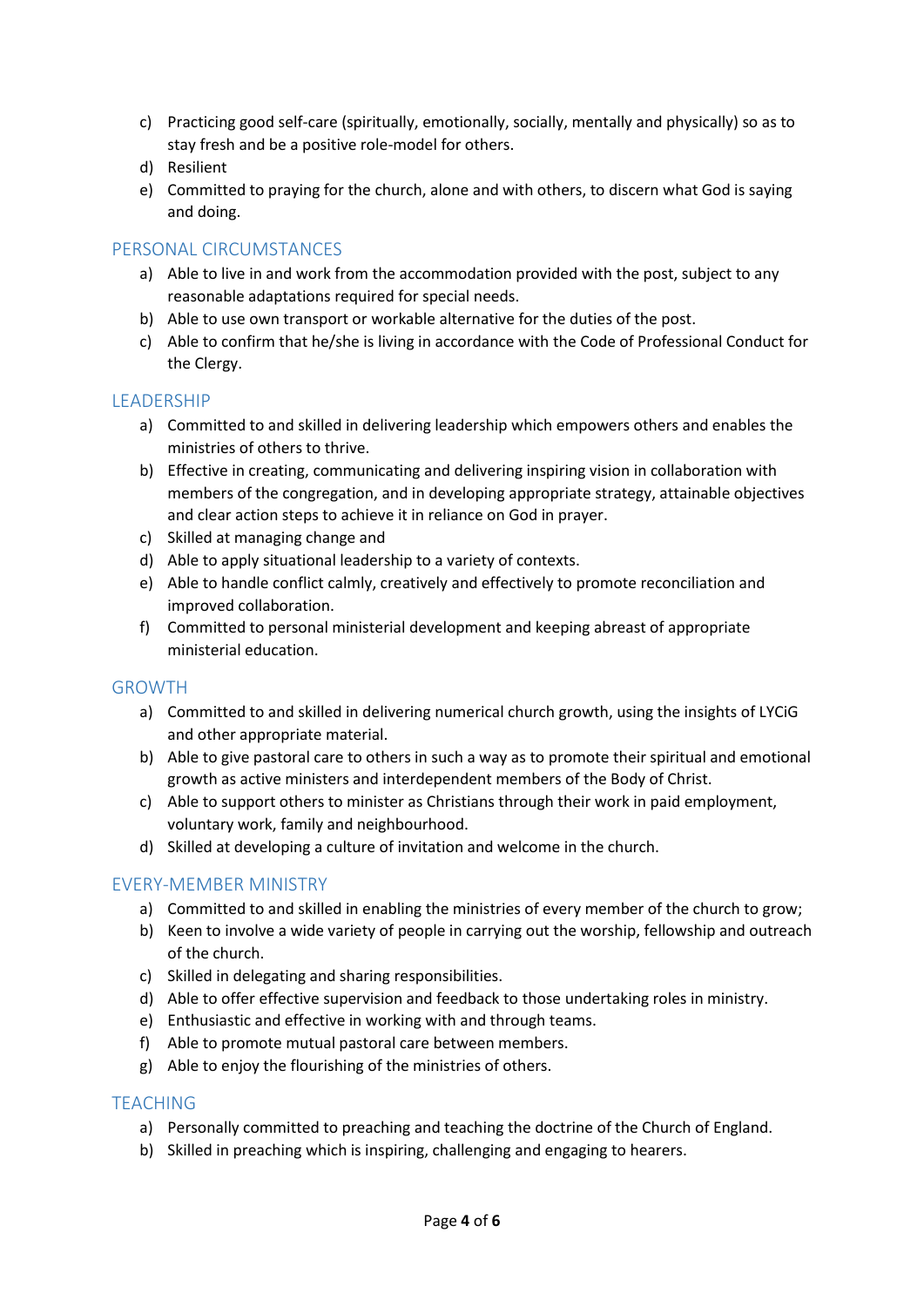- c) Able to teach the Christian faith and to expound and apply Scripture in a wide variety of contexts.
- d) Familiar with and able to use well a wide range of communication techniques.
- e) Able to promote the teaching of the faith through small groups and individual study.

#### **WORSHIP**

- a) Skilled at leading liturgy that is both glorifying to God and edifying to people.
- b) Able to collaborate effectively with other lay and clergy leaders and with musicians and others who contribute to liturgy.
- c) Demonstrating practical knowledge of the variety of forms of worship which are authorised or allowed by Canon.
- d) Able to identify, devise and implement patterns of worship that will be appropriate for a wide variety of people, including all ages, and those not yet familiar with Christian faith.

#### **PRACTICAL**

- a) Able to lead the parish's stewardship of time, money and energy by example and teaching.
- b) Able to oversee the parish's responsibilities for buildings and finances.
- c) Computer-literate and adept at using appropriate IT.
- d) Able to communicate effectively, including by email, and to respond promptly and efficiently to communication.
- e) Competent at personal and parochial administration.
- f) Skilled at prioritising and managing workload.

## KEY WORKING RELATIONSHIPS

The Bishop of Leeds The Bishop of Kirkstall (with responsibility for the Leeds Episcopal Area) The Archdeacon of Leeds The Area Dean and Lay Chair The Deanery Synods and Clergy Chapters of Leeds The Diocesan Office team The Diocesan Mission and Ministry Team Clergy and lay colleagues Churchwardens The Parochial Church Councils Ecumenical partners Local community partners including schools.

## ARCHDEACON'S COMMENTS

Our vision as the Diocese is about confident clergy equipping confident Christians to live and tell the good news of Jesus Christ. For all of our appointments we are seeking clergy who have a joyful and confident faith which has inspired a track record of church growth.

These three churches are rich in able people with a wide range of gifts, including those who are or have been senior professionals with large responsibilities. They are at a point where they can develop every-member ministry and lay leadership. During the pandemic many have grown in confidence to take on spiritual ministries that they may not have done before, including leading online worship and reflections. This needs to be encouraged by a priest who is committed to the theory and practice of every-member ministry.